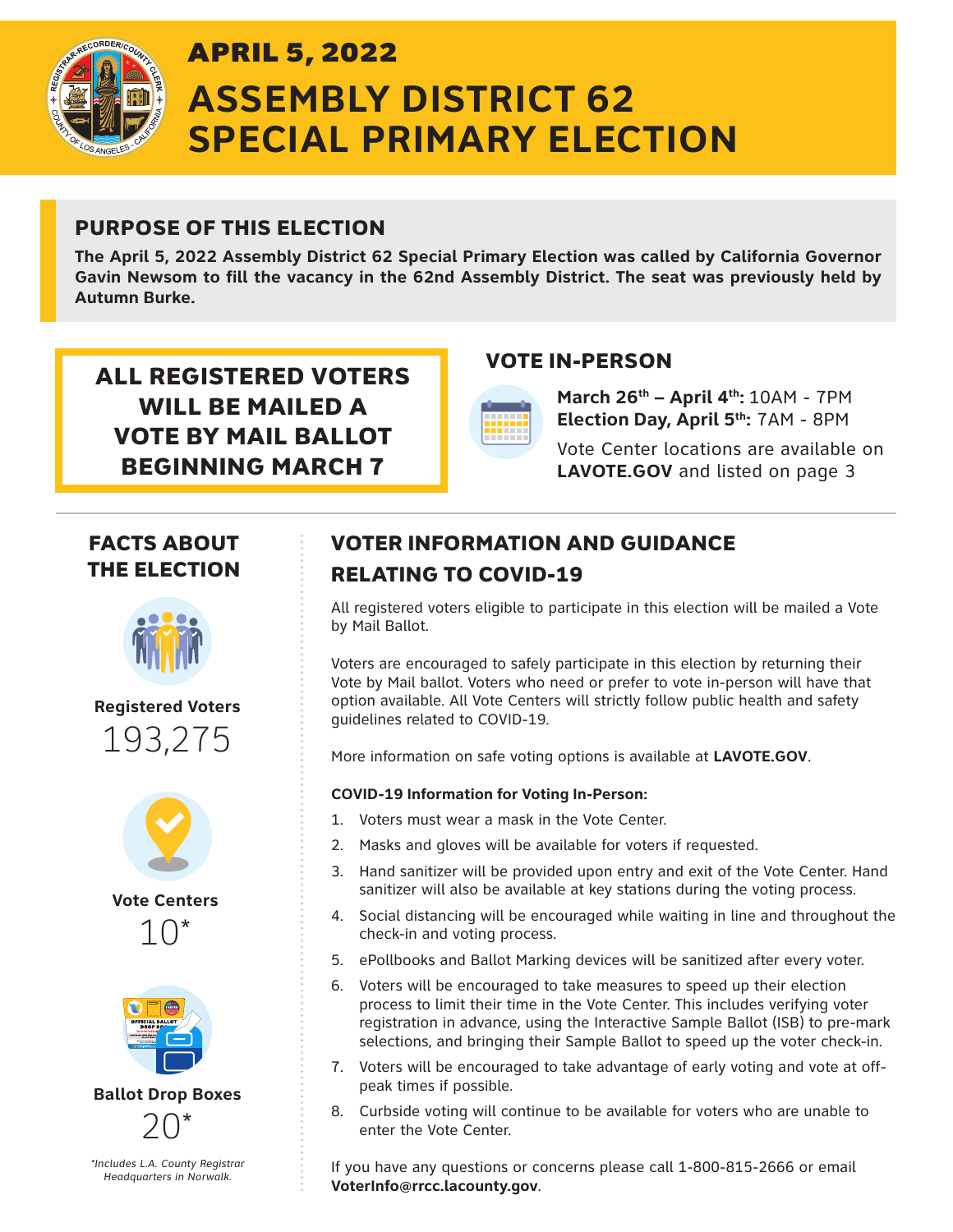

**El Segundo City Hall** 350 Main Street El Segundo, CA 90245 Open 24-hours

**Hawthorne Library** 12700 Grevillea Avenue Hawthorne, CA 90250 Open 24-hours

**Darby Park** 3400 W Arbor Vitae Street Inglewood, CA 90305 Open 24-hours

**Rogers Park** 400 W Beach Avenue Inglewood, CA 90302 Open 24-hours

**Glen Alla Park** 4601 Alla Road Los Angeles, CA 90292 Open Sunrise - Sunset

**Playa Vista Branch Library** 6400 Playa Vista Drive Los Angeles, CA 90094 Open 24-hours

**Lloyd Taber - Marina del Rey Library** 4533 Admiralty Way Marina del Rey, CA 90292 Open 24-hours

**Rowley Park** 13220 Van Ness Avenue Gardena, CA 90249 Open 24-hours

**Wiseburn Library** 5335 W 135th Street Hawthorne, CA 90250 Open 24-hours

**Edward Vincent Jr Park**  328 Centinela Avenue Inglewood, CA 90302 Open 24-hours

**Hogan Park** Osage Ave and 167th Street Lawndale, CA 90260 Open 24-hours

**Helen Keller Park**  12521 Vermont Avenue Los Angeles, CA 90044 Open 24-hours

**Westchester - Loyola Village Branch Library** 7114 W Manchester Avenue Los Angeles, CA 90045 Open 24-hours

**Venice - Abbot Kinney Memorial Branch Library** 501 Venice Boulevard Venice, CA 90291 Open 24-hours

**Hawthorne Memorial Park** 3901 W El Segundo Boulevard Hawthorne, CA 90250 Open 24-hours

**Crenshaw Imperial Branch Library** 11141 Crenshaw Boulevard Inglewood, CA 90303 Open 24-hours

**Grevillea Art Park** 101 E Kelso Street Inglewood, CA 90301 Open 24-hours

**Lennox Library** 4359 Lennox Boulevard Lennox,CA 90304 Open 24-hours

**Jesse Owens Park Pool** 9651 S Western Avenue Los Angeles, CA 90047 Open 24-hours

**Hyde Park Miriam Matthews Branch Library** 2205 W Florence Avenue Los Angeles, CA 90043 Open 24-hours

**Registrar-Recorder/County Clerk** 12400 Imperial Highway Norwalk, CA 90650 Open 24-hours